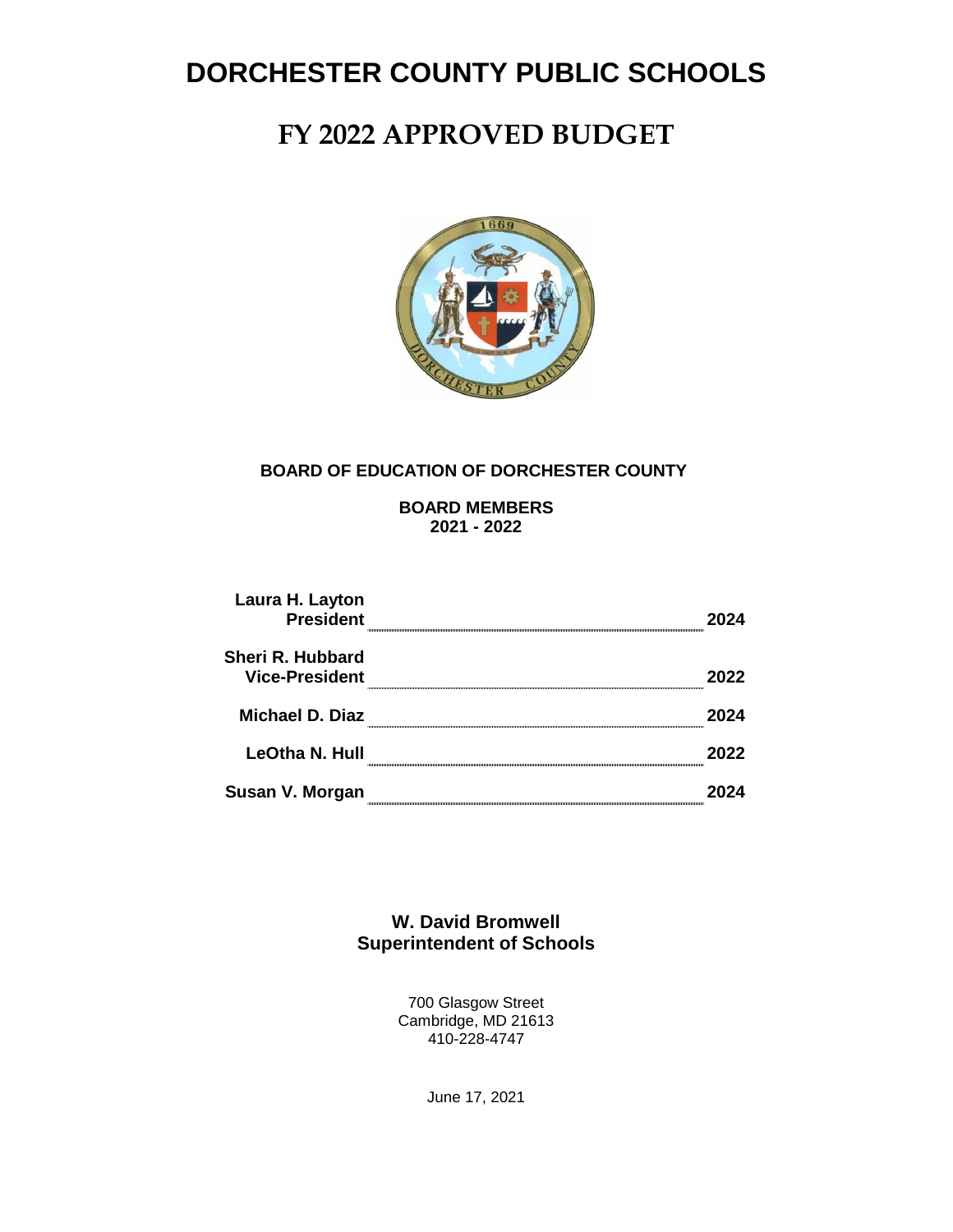#### **FY 2022 APPROVED BUDGET**

### **TABLE OF CONTENTS**

|                                           | Page    |
|-------------------------------------------|---------|
| <b>Operating Budget:</b>                  | $1 - 9$ |
| <b>Revenue By Source</b>                  | 2       |
| Details of Operating Budget Increases     | $3 - 4$ |
| <b>Budget Summary - By Category</b>       | 5       |
| Budget Summary - By Category and Object   | 6       |
| <b>Restricted Grants Listing</b>          |         |
| <b>Food Service Fund</b>                  | 8       |
| <b>Employees by Category and Position</b> | 9       |
| <b>Capital Budget:</b>                    | 10      |
| Instructional & Facilities:               |         |

The Board of Education of Dorchester County does not discriminate in admissions, access, treatment, or employment in its programs and activities on the basis of race, color, sex, age, national origin, religion, disability, sexual orientation, or other basis as prohibited by law.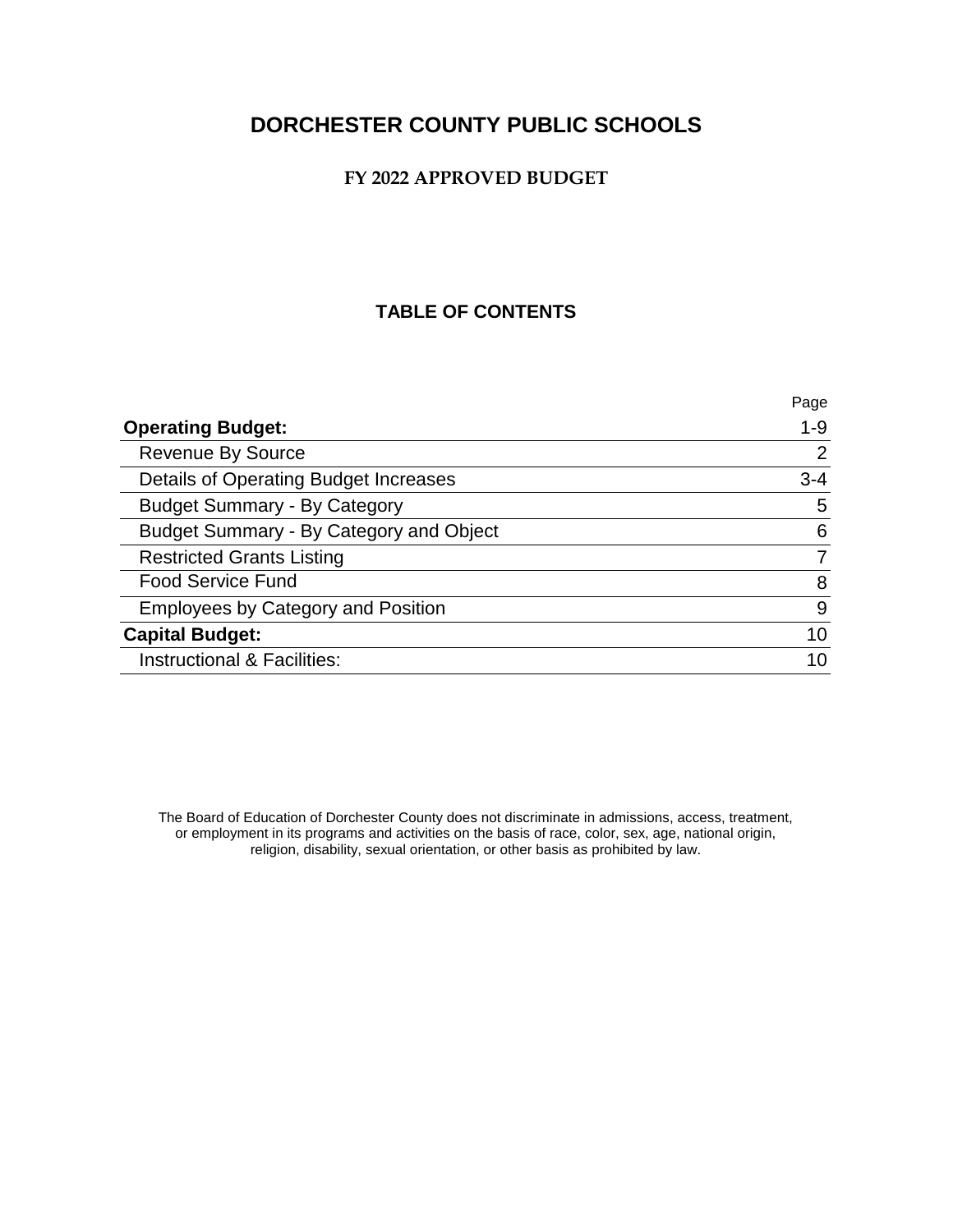**FY 2022 APPROVED OPERATING BUDGET**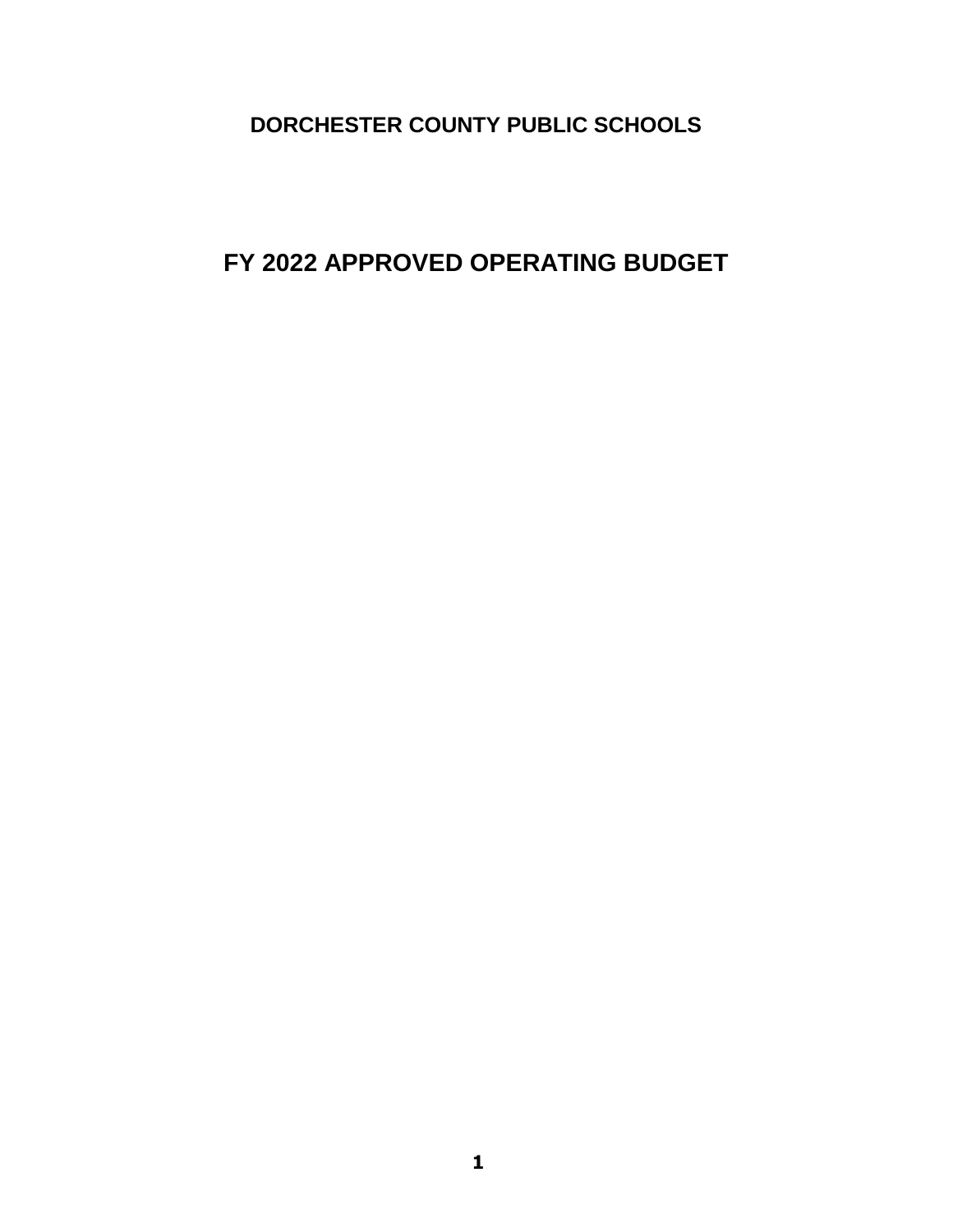### **FY 2022 APPROVED OPERATING BUDGET**

| REVENUE DI SUURUE                         |                           |                          |                          |                          |                 |                        |
|-------------------------------------------|---------------------------|--------------------------|--------------------------|--------------------------|-----------------|------------------------|
| Description                               |                           | <b>FY'21</b><br>Approved |                          | <b>FY'22</b><br>Approved |                 | Increase<br>(Decrease) |
| <b>UNRESTRICTED REVENUES</b>              |                           |                          |                          |                          |                 |                        |
| <b>COUNTY GOVERNMENT</b>                  |                           |                          |                          |                          |                 |                        |
| Appropriation                             |                           | 20,289,808               |                          | 20,812,142               |                 | 522,334                |
| <b>TOTAL COUNTY APPROPRIATION</b>         | $\overline{\mathcal{S}}$  | 20,289,808               | $\overline{\mathcal{S}}$ | 20,812,142               | $\overline{\$}$ | 522,334                |
| <b>STATE SOURCES</b>                      |                           |                          |                          |                          |                 |                        |
| <b>Current Expense Aid</b>                | \$                        | 21,446,449               | \$                       | 22,159,958               |                 | 713,509                |
| <b>Compensatory Education</b>             |                           | 13,387,151               |                          | 13,932,346               |                 | 545,195                |
| <b>Special Education</b>                  |                           | 1,753,698                |                          | 1,723,259                |                 | (30, 439)              |
| Transportation                            |                           | 2,741,709                |                          | 2,680,834                |                 | (60, 875)              |
| <b>Limited English Proficient</b>         |                           | 964,228                  |                          | 945,466                  |                 | (18, 762)              |
| <b>Guaranteed Tax Base</b>                |                           | 1,400,348                |                          | 1,912,898                |                 | 512,550                |
| <b>Supplemental Grant</b>                 |                           | 1,321,515                |                          | 1,321,515                |                 |                        |
| <b>Declining Enrollment Grant</b>         |                           | 407,230                  |                          |                          |                 | (407, 230)             |
| Net Taxable Income Adjustment             |                           | 1,162,510                |                          | 851,348                  |                 | (311, 162)             |
| Hold Harmless Adjustment                  |                           | 264,358                  |                          | 94,000                   |                 | (170, 358)             |
| PreKindergarten Supplemental              |                           | 1,070,821                |                          | 839,578                  |                 | (231, 243)             |
| <b>Teacher Salary Incentive</b>           |                           | 525,025                  |                          | 525,025                  |                 |                        |
| <b>TOTAL STATE AID</b>                    | $\boldsymbol{\mathsf{S}}$ | 46,445,042               | \$                       | 46,986,227               | \$              | 541,185                |
| <b>OTHER RECEIPTS</b>                     |                           |                          |                          |                          |                 |                        |
| Investment Income                         |                           | 65,000                   |                          | 30,000                   |                 | (35,000)               |
| <b>Summer School Tuition</b>              |                           | 10,500                   |                          |                          |                 | (10, 500)              |
| <b>Building Use &amp; Rental</b>          |                           | 40,000                   |                          | 40,000                   |                 |                        |
| Athletic & Field Trips - Use of Bus       |                           | 25,000                   |                          | 25,000                   |                 |                        |
| Erate rebate                              |                           | 250,000                  |                          | 301,576                  |                 | 51,576                 |
| Miscellaneous                             |                           | 29,500                   |                          | 29,500                   |                 |                        |
| Incoming Transfers - Other BOEs           |                           | 75,000                   |                          | 75,000                   |                 |                        |
| <b>TOTAL OTHER RECEIPTS</b>               | \$                        | 495,000                  | \$                       | 501,076                  | \$              | 6,076                  |
| <b>FUND BALANCE</b>                       |                           |                          |                          |                          |                 |                        |
| Fund Balance Carryover - Prior Years      |                           | 533,086                  |                          | 1,048,062                |                 | 514,976                |
| <b>TOTAL FUND BALANCE</b>                 | \$                        | 533,086                  | \$                       | 1,048,062 \$             |                 | 514,976                |
| <b>TOTAL UNRESTRICTED BUDGET REVENUES</b> | \$                        | 67,762,936               | \$                       | 69,347,507               | \$              | 1,584,571              |
|                                           |                           |                          |                          |                          |                 |                        |

#### **REVENUE BY SOURCE**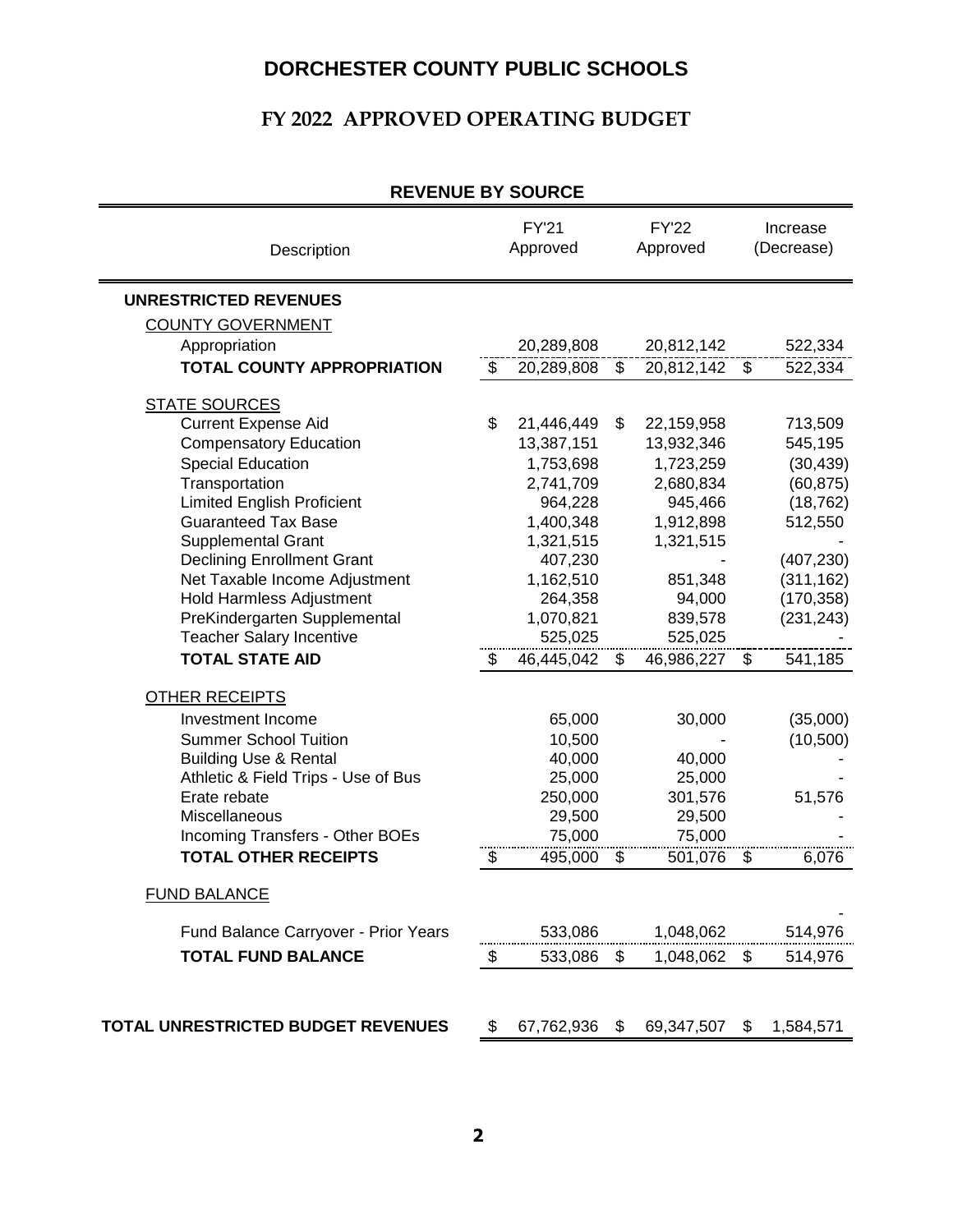## **FY 2022 APPROVED BUDGET**

# **UTILIZATION OF INCREASE IN FUNDING**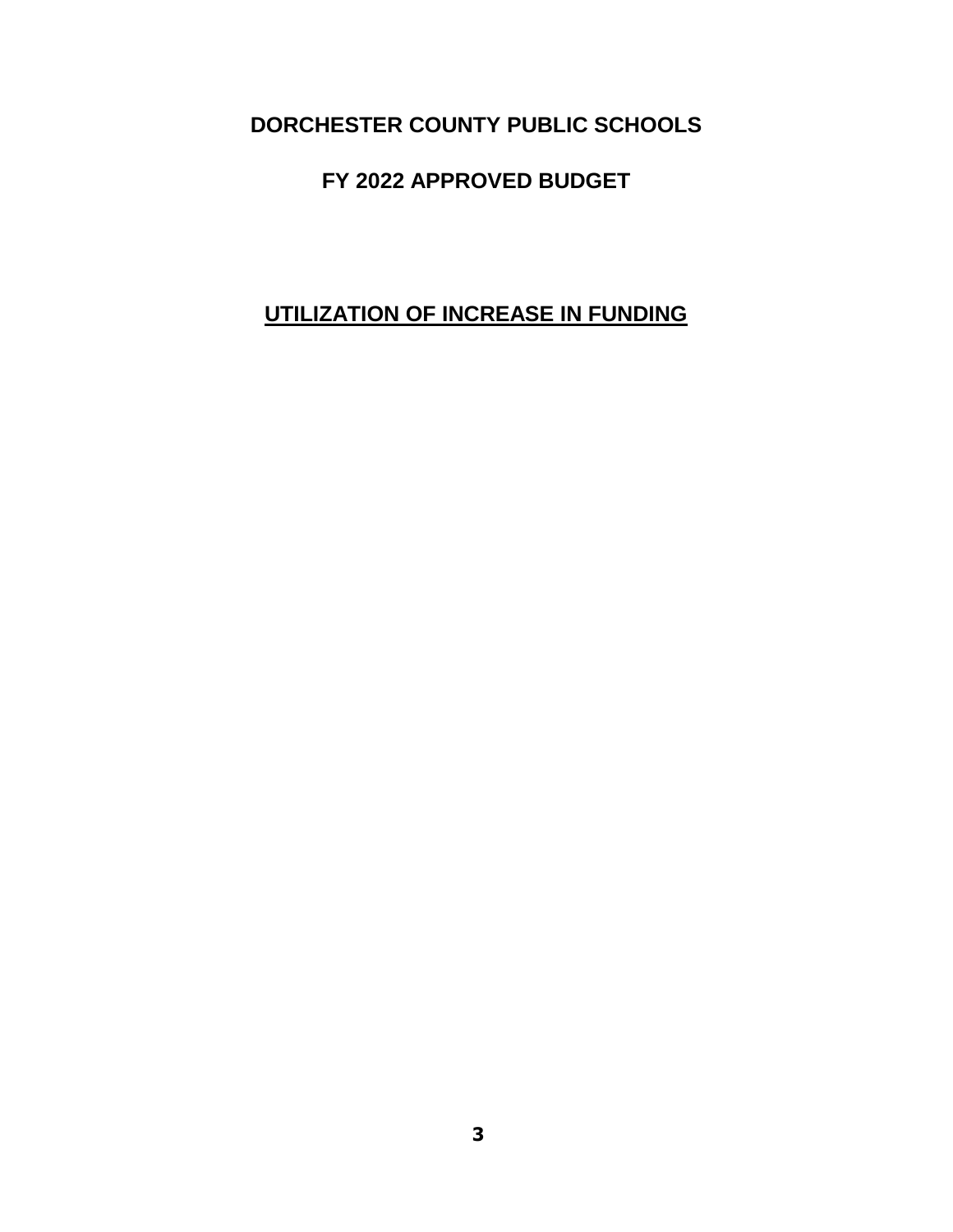#### **FY 2022 APPROVED COST OF BUDGET INITIATIVES**

#### **MAINTAINING CONTRACTUAL AGREEMENTS**

| - Health insurance premium increase                                                                 | \$<br>254,000 |
|-----------------------------------------------------------------------------------------------------|---------------|
| - Teacher & employee pension expense, business insurances                                           | 27,921        |
| - Software licenses, Special Ed Consortium, High Roads Program                                      | 73,948        |
| <b>Subtotal</b>                                                                                     | 355,869       |
| <b>INSTRUCTIONAL SUPPORT AND SUPPLIES</b>                                                           |               |
| - Additional Speech Therapist, and Psychologist                                                     | 159,678       |
| - Textbooks and related classroom supplies, erate projects                                          | 325,199       |
| <b>Subtotal</b>                                                                                     | 484,877       |
| <b>WORKFORCE INITIATIVES</b>                                                                        |               |
| - Allowance - possible salary increases thru negotiations (incl payroll taxes) net of FTE reductior | 1,485,328     |
| - Reallocate & Reclassify positions                                                                 | 120,447       |
| - New positions to support grants and benefits management                                           | 164,820       |
| <b>Subtotal</b>                                                                                     | 1,770,595     |
| FY 2021 BUDGET REVISIONS - INCREASES (DECREASES)                                                    |               |
| - Administration                                                                                    | (33, 732)     |
| - School Management & Support                                                                       | (32,067)      |
| - Instructional Salaries, Supplies, and Other Instructional Costs                                   | (241, 758)    |
| - Special Education                                                                                 | 132,370       |
| - Pupil Services                                                                                    | 1,669         |
| - Student Transportation                                                                            | (41, 124)     |
| - Operations & Maintenance                                                                          | (9,042)       |
| - Fixed Charges                                                                                     | (803,086)     |
| <b>Subtotal</b>                                                                                     | (1,026,770)   |
| <b>Grand Total - Utilization of Funding Increase:</b>                                               | 1,584,571     |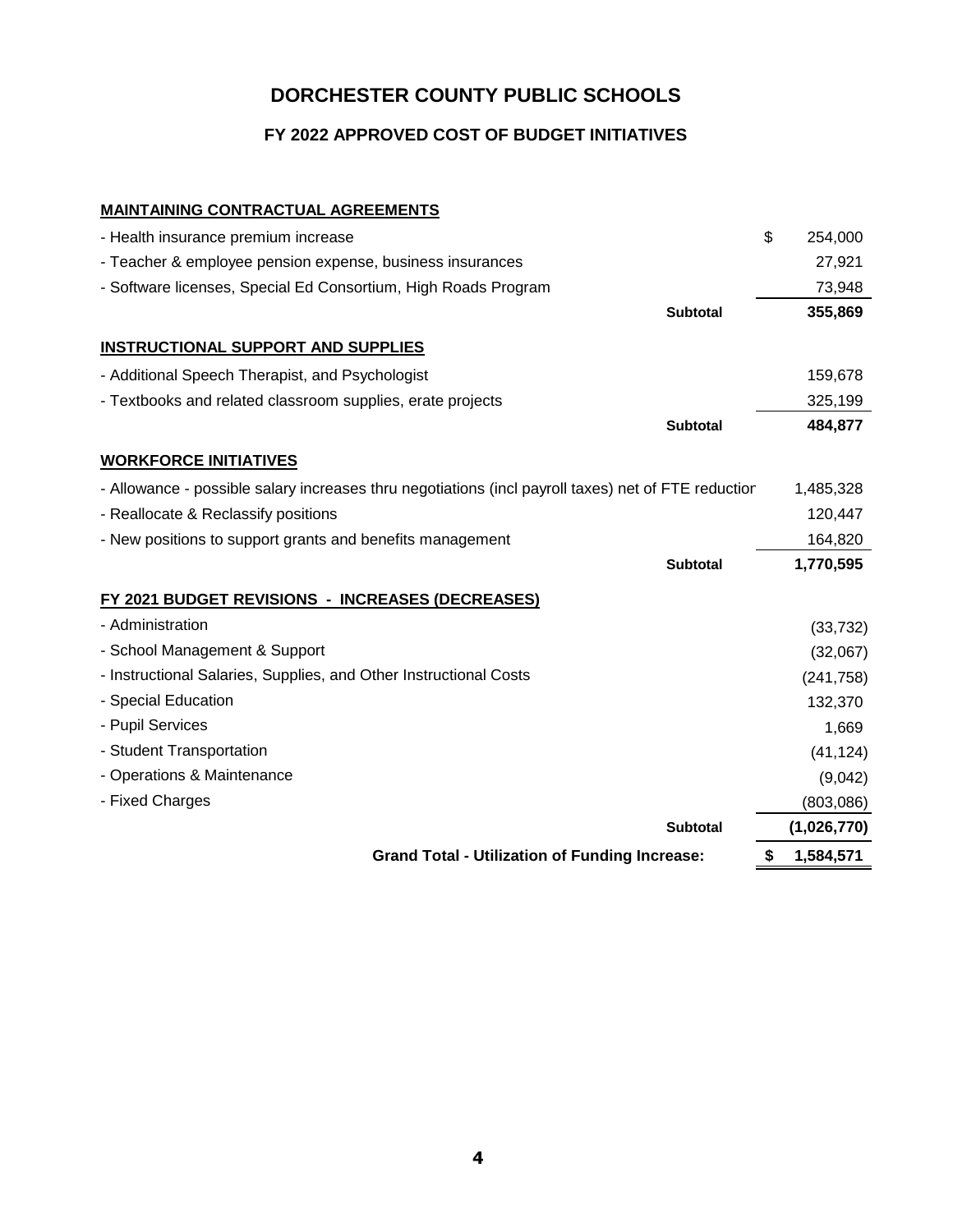## **DORCHESTER COUNTY PUBLIC SCHOOLS FY 2022 APPROVED OPERATING BUDGET**

#### **BUDGET BY CATEGORY**

|                                                           |                                                            |                                              |    |                                                       |                                                                                                                           | FY'22 Incr.        |
|-----------------------------------------------------------|------------------------------------------------------------|----------------------------------------------|----|-------------------------------------------------------|---------------------------------------------------------------------------------------------------------------------------|--------------------|
|                                                           |                                                            | <b>FY'21</b>                                 |    | <b>FY'22</b>                                          | % of TOTAL                                                                                                                | (Decr.) over       |
| <b>Category Description</b>                               |                                                            | Approved                                     |    | Approved                                              | <b>BUDGET</b>                                                                                                             | <b>FY'21</b>       |
| <b>Administration</b>                                     |                                                            | \$1,747,657                                  | \$ | 1,831,073                                             | 2.6%                                                                                                                      | 83,416             |
| <b>School Mgmt &amp; Support</b>                          |                                                            | 5,895,396                                    |    | 6,297,636                                             | 9.1%                                                                                                                      | 402,240            |
| <b>Instruction - Salaries &amp; Wages</b>                 |                                                            | 25,283,062                                   |    | 25,779,221                                            | 37.2%                                                                                                                     | 496,159            |
| <b>Instruction - Supplies &amp; Textbooks</b>             |                                                            | 1,019,188                                    |    | 1,338,662                                             | 1.9%                                                                                                                      | 319,474            |
| <b>Instruction - Other Instructional Costs</b>            |                                                            | 1,081,458                                    |    | 1,105,917                                             | 1.6%                                                                                                                      | 24,459             |
| <b>Special Education</b>                                  |                                                            | 5,422,136                                    |    | 5,991,930                                             | 8.6%                                                                                                                      | 569,794            |
| <b>Pupil Services</b>                                     |                                                            | 779,602                                      |    | 910,986                                               | 1.3%                                                                                                                      | 131,384            |
| <b>Health Services</b>                                    |                                                            | 778,443                                      |    | 778,443                                               | 1.1%                                                                                                                      | 0                  |
| <b>Transportation</b>                                     |                                                            | 3,817,372                                    |    | 3,809,197                                             | 5.5%                                                                                                                      | (8, 175)           |
| <b>Fixed Charges</b>                                      |                                                            | 16,212,095                                   |    | 15,688,633                                            | 22.6%                                                                                                                     | (523, 462)         |
| <b>Operations</b>                                         |                                                            | 3,892,231                                    |    | 3,930,570                                             | 5.7%                                                                                                                      | 38,339             |
| <b>Maintenance</b>                                        |                                                            | 1,775,395                                    |    | 1,768,822                                             | 2.6%                                                                                                                      | (6, 573)           |
| <b>Capital Planning - Facilities</b>                      |                                                            | 58,901                                       |    | 116,417                                               | 0.2%                                                                                                                      | 57,516             |
| <b>BUDGET TOTALS</b>                                      |                                                            | \$67,762,936                                 | S  | 69,347,507                                            |                                                                                                                           | 100.0% \$1,584,571 |
| School Mgmt & Support_<br>9.1%<br>Administration.<br>2.6% | <b>Instruction</b><br><b>Salaries &amp; Wages</b><br>37.2% | Instruction<br>Supplies & Textbooks<br>1.9%. |    | <b>Instructional Costs</b><br>1.6%<br>L Fixed Charges | Special<br>Education<br>8.6%<br><b>Pupil Services</b><br>1.3%<br><b>Health Services</b><br>1.1%<br>Transportation<br>5.5% |                    |
| Capital Planning - Facilities_<br>0.2%                    | Operations<br>5.7%<br>Maintenance<br>2.6%                  |                                              |    | 22.6%                                                 |                                                                                                                           |                    |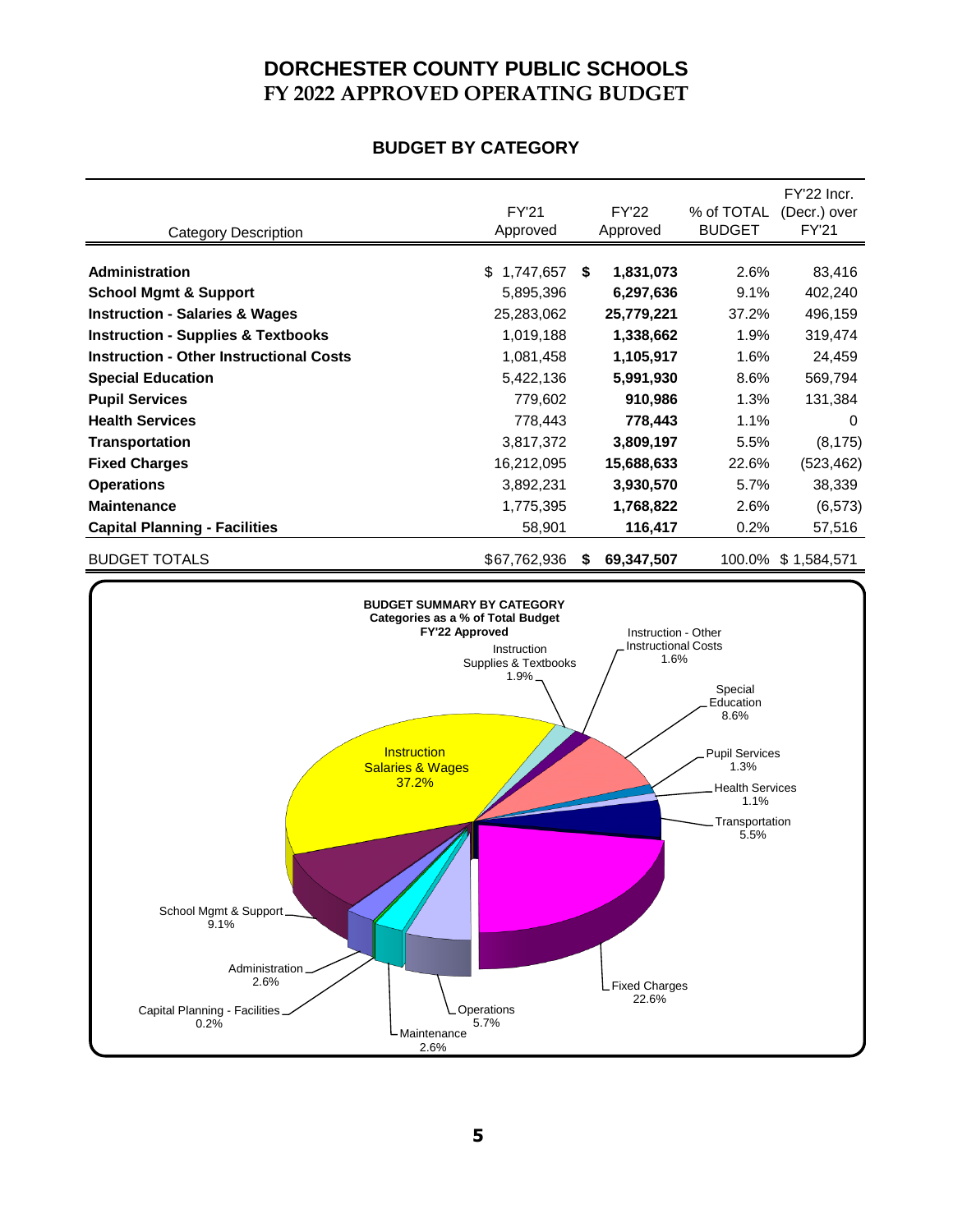# **DORCHESTER COUNTY PUBLIC SCHOOLS FY 2022 APPROVED OPERATING BUDGET BUDGET SUMMARY BY CATEGORY AND OBJECT**

| Object:<br>Category:             | <b>Salaries &amp;</b><br>Wages | <b>Contracted</b><br><b>Services</b> | <b>Supplies &amp;</b><br><b>Materials</b> | <b>Other</b><br><b>Charges</b> | <b>Equipment Transfers</b>     |                              |    | <b>TOTAL</b> |
|----------------------------------|--------------------------------|--------------------------------------|-------------------------------------------|--------------------------------|--------------------------------|------------------------------|----|--------------|
| Administration                   | \$<br>1,330,098                | \$<br>329,851                        | \$<br>76,010                              | \$<br>95,114                   | \$<br>$\overline{\phantom{0}}$ | \$<br>۰                      | \$ | 1,831,073    |
| <b>School Mgmt &amp; Support</b> | 5,613,777                      | 71,500                               | 124,685                                   | 487,674                        |                                |                              |    | 6,297,636    |
| <b>Instructional Salaries</b>    | \$25,779,221                   |                                      |                                           |                                | ۰                              | -                            |    | 25,779,221   |
| <b>Instructional Supplies</b>    |                                |                                      | 1,338,662                                 |                                | ۰                              | $\overline{a}$               |    | 1,338,662    |
| <b>Instructional Other</b>       |                                | 528,917                              |                                           | 502,000                        | -                              | 75,000                       |    | 1,105,917    |
| <b>Special Education</b>         | 4,698,652                      | 1,251,178                            | 20,500                                    | 21,600                         |                                | ۰                            |    | 5,991,930    |
| <b>Pupil Services</b>            | 845,286                        | 10,000                               | 31,500                                    | 24,200                         |                                |                              |    | 910,986      |
| <b>Health Services</b>           |                                | 775,443                              | 3,000                                     |                                |                                |                              |    | 778,443      |
| <b>Transportation</b>            | 611,861                        | 2,953,862                            | 175,434                                   | 68,040                         |                                | -                            |    | 3,809,197    |
| <b>Fixed Charges</b>             |                                |                                      | $\overline{\phantom{a}}$                  | 15,688,633                     |                                | $\qquad \qquad \blacksquare$ |    | 15,688,633   |
| <b>Operations</b>                | 1,936,970                      | 170,064                              | 158,200                                   | 1,645,836                      | 19,500                         |                              |    | 3,930,570    |
| <b>Maintenance</b>               | 738,479                        | 296,854                              | 379,846                                   | 353,643                        |                                |                              |    | 1,768,822    |
| <b>Capital Planning-Fac.</b>     | 112,637                        |                                      | 1,780                                     | 2,000                          |                                |                              |    | 116,417      |
| <b>TOTAL</b>                     | \$41,666,981                   | \$6,387,669                          | \$2,309,617                               | \$18,888,740                   | \$<br>19,500                   | \$75,000                     |    | \$69,347,507 |
| FY ' 21 TOTAL                    | \$39,873,911                   | \$6,402,682                          | \$1,997,918                               | \$<br>19,393,925               | \$<br>19,500                   | \$75,000                     |    | \$67,762,936 |
| Increase / (Decrease)            | \$<br>1,793,070                | \$<br>$(15,013)$ \$                  | 311,699                                   | \$<br>$(505, 185)$ \$          |                                | \$                           | S  | 1,584,571    |

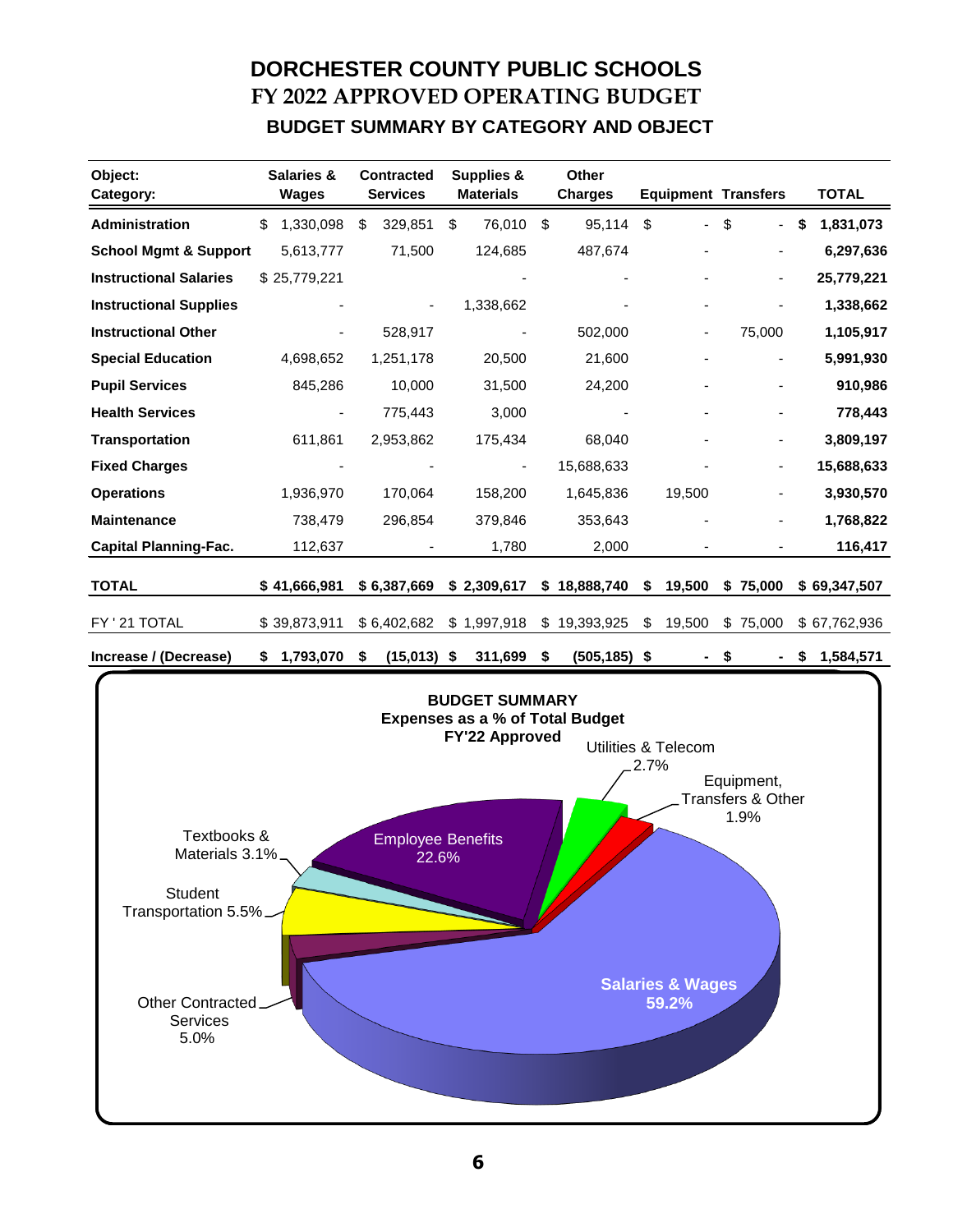### **DORCHESTER COUNTY PUBLIC SCHOOLS FY 2022 APPROVED OPERATING BUDGET RESTRICTED GRANTS**

| <b>GRANT#</b>         | <b>GRANT NAME</b>                                                         |    | <b>ESTIMATED</b><br><b>GRANT AMOUNT</b> |
|-----------------------|---------------------------------------------------------------------------|----|-----------------------------------------|
| <b>FEDERAL GRANTS</b> |                                                                           |    |                                         |
| 450                   | Medicaid                                                                  | \$ | 300,000                                 |
| 451                   | Medicaid - Infants & Toddlers                                             |    | 30,000                                  |
| 454                   | Discretionary - Local Implementation Plan                                 |    | 60,183                                  |
| 457                   | Aid to Education - Parts B, C & D                                         |    | 64,509                                  |
| 458                   | Asst. to States for Educating Students w/Disabilities - State Passthrough |    | 1,032,933                               |
| 459                   | Pre-School Passthrough                                                    |    | 30,124                                  |
| 474                   | Discretionary - Secondary Transition                                      |    | 71,716                                  |
| 455                   | Discretionary - Family Partnerships                                       |    | 16,000                                  |
| 501                   | Career & Technology Education - Perkins                                   |    | 90,938                                  |
| 572                   | Title III, English Language Acquisition                                   |    | 20,768                                  |
| 651                   | Title I                                                                   |    | 2,214,035                               |
| 590                   | <b>Rural Schools</b>                                                      |    | 87,168                                  |
| 513                   | Title IV - Student Support                                                |    | 151,388                                 |
| 698                   | Title II, Part A, Improving Teacher Quality                               |    | 264,951                                 |
|                       | <b>ESSER III - Federal Relief Program</b>                                 |    | 17,463,078                              |
|                       | US Treasury - Supplemental - Tutoring                                     |    | 1,327,925                               |
|                       | US Treasury - Supplemental - Summer School                                |    | 245,233                                 |
|                       | US Treasury - Supplemental - Trauma & Behavorial Health                   |    | 99,957                                  |
|                       | <b>TOTAL FEDERAL GRANTS</b>                                               | S  | 23,570,906                              |

#### **STATE AND LOCAL GRANTS**

| 403 | <b>MABE Pool and Workers' Compensation Insurance Groups</b> | \$ | 20,000     |
|-----|-------------------------------------------------------------|----|------------|
| 556 | Fine Arts Initiative                                        |    | 9,638      |
| 566 | <b>Judy Center</b>                                          |    | 200,000    |
| 676 | Pre-K Expansion                                             |    | 540,000    |
| 580 | Kindergarten Readiness Assessment                           |    | 12,879     |
| 612 | Blueprint for MD - Concentration of Poverty                 |    | 1,244,165  |
| 613 | Blueprint for MD - Mental Health Coordinators               |    | 83,333     |
| 614 | <b>Blueprint for MD - Special Education</b>                 |    | 373,171    |
| 532 | Blueprint for MD - Transitional Supplemental Instruction    |    | 248,272    |
|     | <b>TOTAL STATE GRANTS</b>                                   |    | 2,731,458  |
|     | TOTAL RESTRICTED FEDERAL, STATE AND LOCAL GRANTS            | S  | 26,302,364 |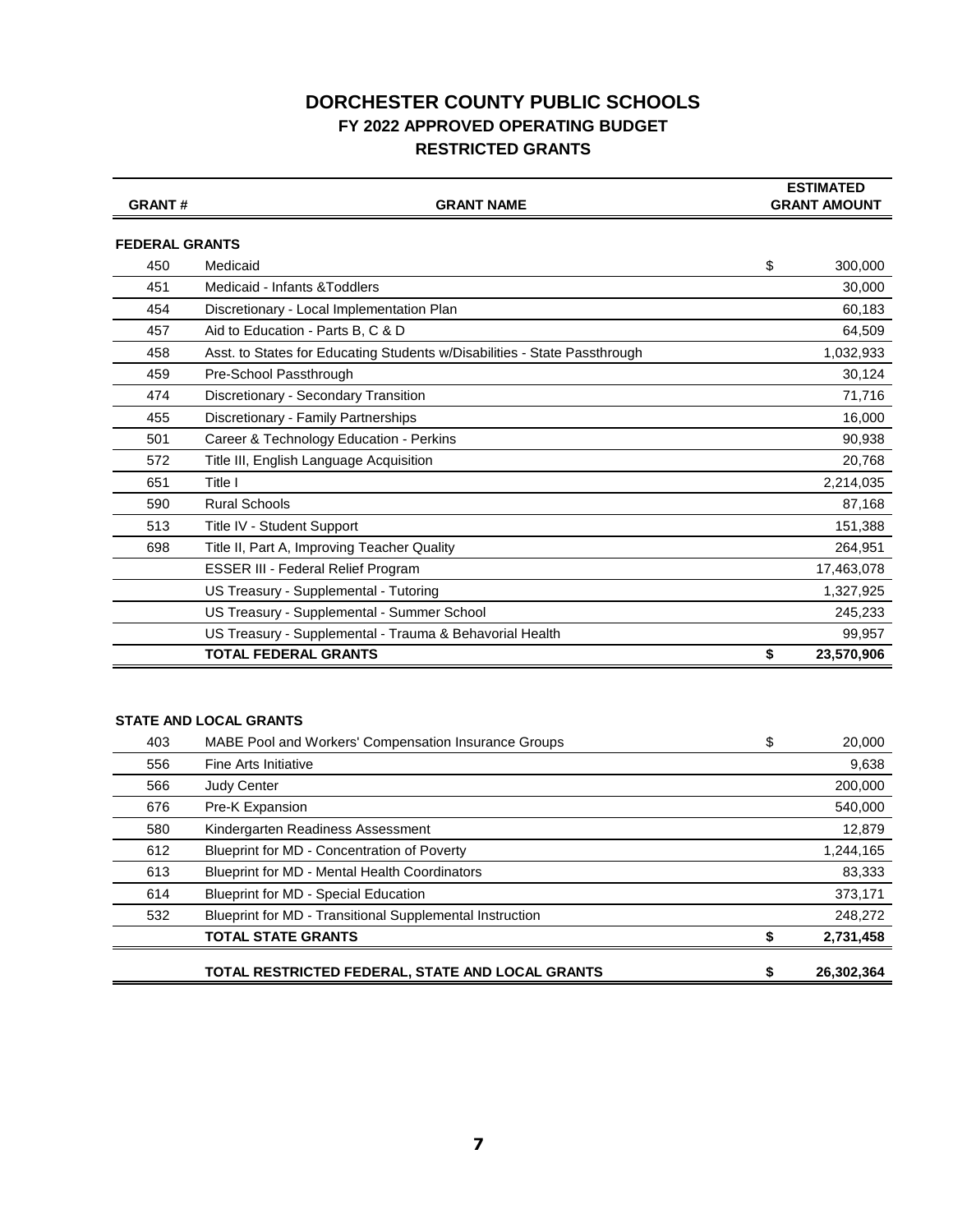# **DORCHESTER COUNTY PUBLIC SCHOOLS FY 2022 APPROVED OPERATING BUDGET**

#### FOOD SERVICE FUND **RESTRICTED**

| <b>OBJECT</b>                   | <b>FY'21</b><br>Approved |           |    | <b>FY'22</b><br>Approved | Increase<br>(Decrease) |           |
|---------------------------------|--------------------------|-----------|----|--------------------------|------------------------|-----------|
| <b>Salaries &amp; Wages</b>     | \$                       | 1,068,732 | S  | 1,052,343                | S                      | (16, 389) |
| <b>Contracted Services</b>      |                          | 49.700    |    | 54,700                   |                        | 5,000     |
| <b>Supplies &amp; Materials</b> |                          | 1,580,900 |    | 1,557,900                |                        | (23,000)  |
| <b>Other Charges</b>            |                          | 16.500    |    | 16,500                   |                        | 0         |
| <b>Equipment</b>                |                          | 45,000    |    | 45,000                   |                        | 0         |
| <b>Fixed Charges</b>            |                          | 579,797   |    | 559,504                  |                        | (20, 293) |
| <b>Grand Total</b>              | \$                       | 3,340,629 | \$ | 3,285,947                | £.                     | (54, 682) |

The cost of providing school breakfast and lunch to Dorchester's students is accounted for in this fund. This is a totally self supporting fund. Operating resources come from paid meals, federal and state government reimbursement based on the number of meals served, and through USDA food commodities. The type of lunch and breakfast served is regulated by the state, and menus are monitored to ensure compliance. The School Food Service Program is designed to provide meals to students regardless of their ability to pay. We receive federal and state subsidies to support the Food Service Program.

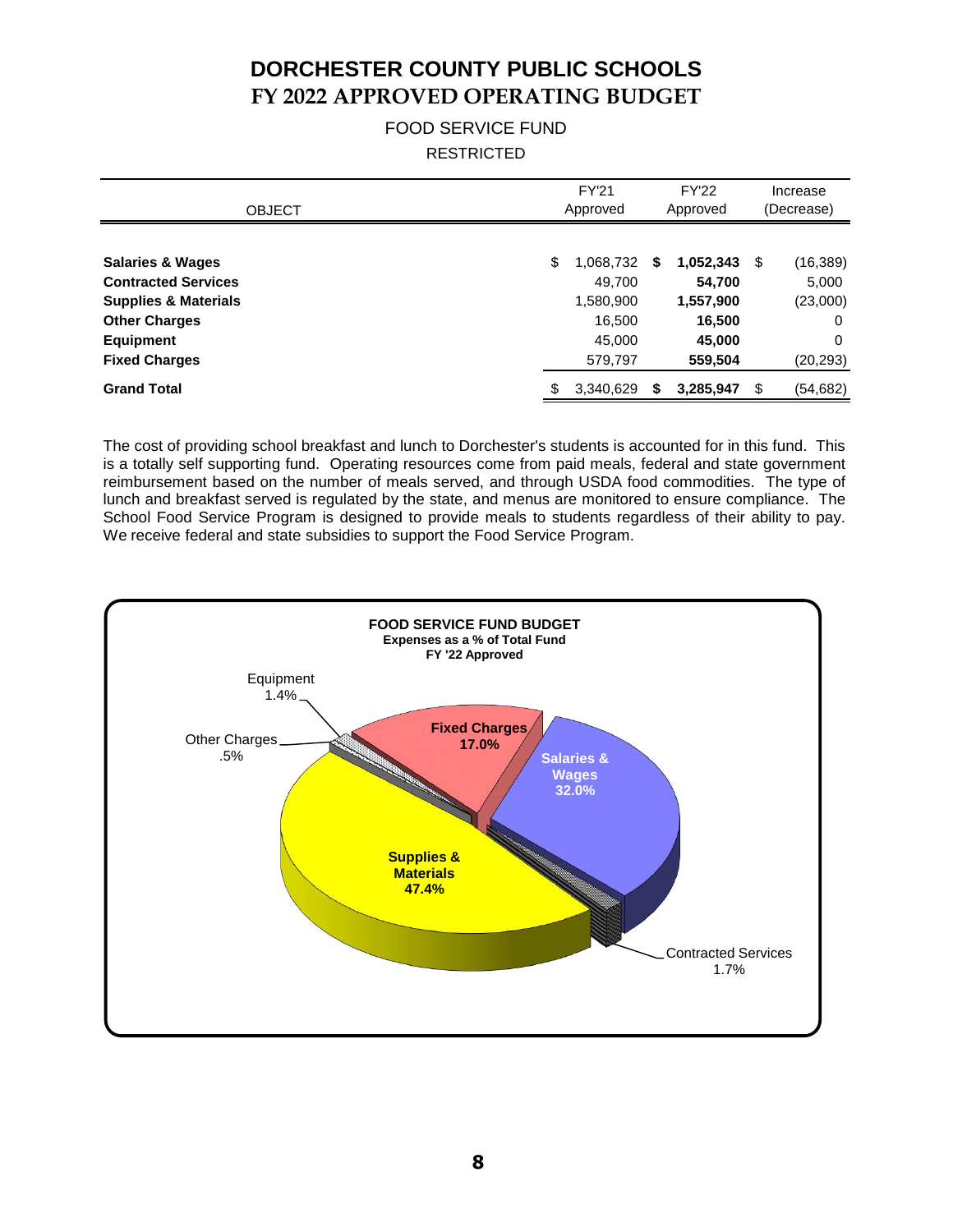# **DORCHESTER COUNTY PUBLIC SCHOOLS FY 2022 APPROVED OPERATING BUDGET**

### **FULL TIME EQUIVALENT EMPLOYEES BY CATEGORY AND POSITION**

| <b>Category Description</b>               | General Fund Grant Funds<br>Approved | Approved | Total FTEs<br>Approved |
|-------------------------------------------|--------------------------------------|----------|------------------------|
| <b>Administration</b>                     | 21.00                                |          | 21.00                  |
|                                           |                                      |          |                        |
| <b>School Mgmt &amp; Support</b>          | 72.00                                | 4.00     | 76.00                  |
| <b>Instruction - Salaries &amp; Wages</b> | 421.00                               | 59.50    | 480.50                 |
| <b>Special Education</b>                  | 78.50                                | 12.10    | 90.60                  |
| <b>Pupil Services</b>                     | 10.00                                | 3.00     | 13.00                  |
| <b>Health Services</b>                    |                                      | 1.00     | 1.00                   |
| <b>Transportation</b>                     | 15.00                                |          | 15.00                  |
| <b>Operations</b>                         | 51.50                                |          | 51.50                  |
| <b>Maintenance</b>                        | 12.50                                |          | 12.50                  |
| <b>Capital Outlay - Facilities</b>        | 1.00                                 |          | 1.00                   |
| <b>Food Service Fund</b>                  | 0.00                                 | 45.00    | 45.00                  |
| <b>BUDGET TOTALS</b>                      | 682.50                               | 124.60   | 807.10                 |

| <b>Position Description</b>                    | General Fund<br>Approved | <b>Grant Funds</b><br>Approved | <b>Total FTEs</b><br>Approved |
|------------------------------------------------|--------------------------|--------------------------------|-------------------------------|
|                                                |                          |                                |                               |
| <b>Board Members</b>                           | 5.00                     |                                | 5.00                          |
| Superintendent                                 | 1.00                     |                                | 1.00                          |
| <b>Directors</b>                               | 4.00                     |                                | 4.00                          |
| <b>Supervisor/Facilitator</b>                  | 11.00                    | 1.00                           | 12.00                         |
| <b>Principal</b>                               | 13.00                    | 1.00                           | 14.00                         |
| <b>Assistant Principal</b>                     | 17.00                    |                                | 17.00                         |
| <b>Teacher</b>                                 | 362.50                   | 38.50                          | 401.00                        |
| <b>Therapist</b>                               | 8.00                     |                                | 8.00                          |
| <b>School Counselor</b>                        | 19.00                    |                                | 19.00                         |
| Librarian                                      | 10.00                    |                                | 10.00                         |
| <b>Psychologist</b>                            | 6.00                     |                                | 6.00                          |
| <b>Pupil Personnel/Social Worker</b>           | 7.00                     | 3.00                           | 10.00                         |
| <b>Mental Health Coordinator</b>               |                          | 1.00                           | 1.00                          |
| <b>Other Professional Staff</b>                | 29.00                    | 7.00                           | 36.00                         |
| <b>Secretary and Specialist</b>                | 40.00                    | 4.60                           | 44.60                         |
| <b>Bus Driver</b>                              | 7.00                     |                                | 7.00                          |
| <b>Bus Monitor</b>                             | 6.00                     |                                | 6.00                          |
| <b>Instructional Assistants</b>                | 77.00                    | 26.50                          | 103.50                        |
| <b>Tradesman/Building Engineers/Groundsman</b> | 11.00                    |                                | 11.00                         |
| <b>Custodian</b>                               | 49.00                    |                                | 49.00                         |
| <b>Food Service</b>                            | 0.00                     | 42.00                          | 42.00                         |
| <b>BUDGET TOTALS</b>                           | 682.50                   | 124.60                         | 807.10                        |